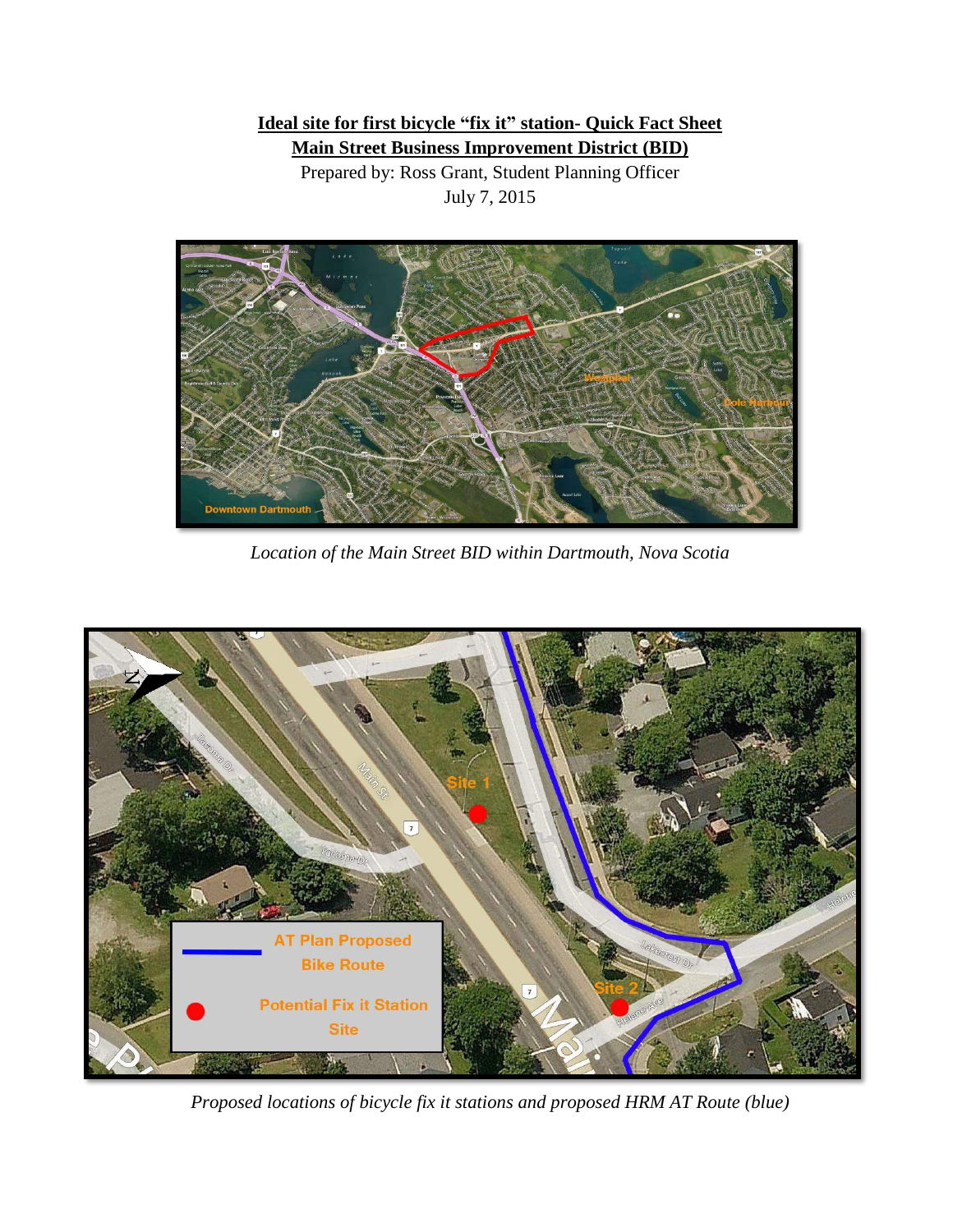**Location within area:** The bicycle fix it station should be placed on the municipally owned park which is bordered by Main Street to the south, Helene Avenue to the east and Lakecrest Drive to the north. This will place the fix it station beside the Active Transportation Route proposed in the HRM 2014 *Making Connections* Active Transportation Plan (pictured above).

**Alternatives:** Placing the fix it station in another location is not acceptable at this time. The fix it station should be placed as close to the proposed HRM AT route as possible. Placing the station elsewhere will force cyclists to cross Main Street which poses a safety risk and will lengthen the time of their trip. There is severely limited municipally owned land elsewhere in the area.

## **Proposed sites: Site 1:**





*Site 1 Site 1 is located beside a street and pedestrian light*

Site 1 is on the south side of the park beside Main Street. It is well lit and on a flat surface. The angle of the hill is negligible at this point and there is enough space to accommodate the concrete pad for the fix-it station. This location would be suitable, but not ideal.